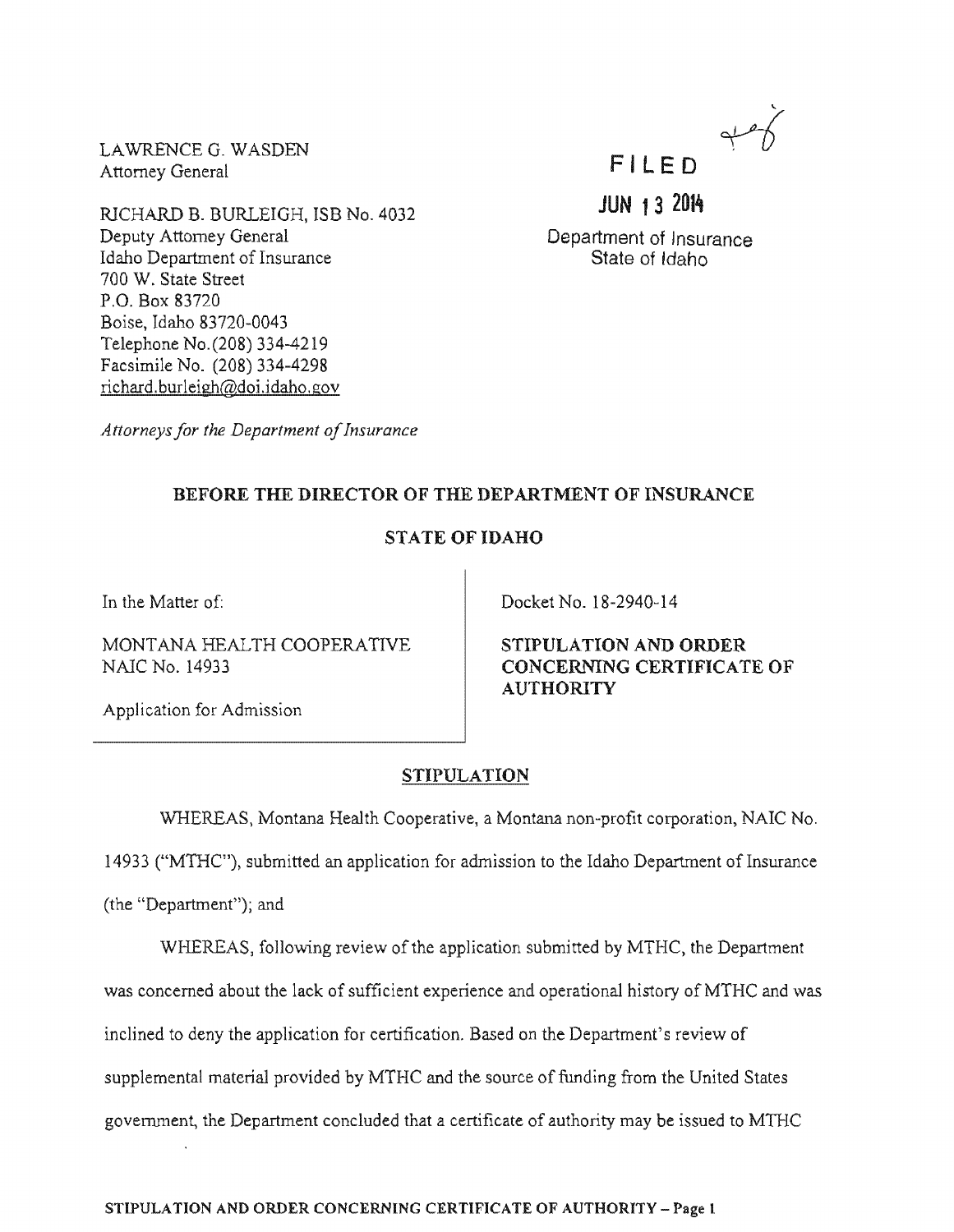pursuant to Idaho Code § 41-308, permitting MTHC to operate as managed care organization pursuant to chapter 39, title 41, of the Idaho Code, provided that MTHC agree to certain conditions associated with its operation in the state of Idaho; and

WHEREAS, the parties agree that the following stipulation is in the best interest of MTHC, the Department, and the Idaho consumer;

NOW, THEREFORE, MTHC and the Department hereby stipulate and agree as follows:

1. In addition to the statutory deposit of One Million Dollars (\$1,000,000.00) made pursuant to Idaho Code § 41-316(2), MTHC shall deposit an additional One Million Hundred Thousand Dollars (\$1,500,000.00) ("Additional Deposit") through the Director of the Department of Insurance, for the benefit of Idaho policyholders, pursuant to and in accordance with Custody Agreement attached *as* Exhibit A and incorporated herein by this reference. MTHC agrees that the Additional Deposit shall be exclusively for the benefit of Idaho policyholders in the event MTHC is unable to perform any obligations under the policies issued to Idaho residents. The Additional Deposit shall be made within five (5) business days following entry of this Stipulation. The Additional Deposit shall be maintained until such time as the Director determines, in his sole discretion and based on the Director's review of the financial condition of MTHC, that it may be released.

2. MTHC shall maintain a Risk-Based Capital ratio (RBC) of 500% or better. In the event MTHC's RBC falls below 500%, it will stop writing new policies in Idaho unless otherwise permitted by the Director, which decision shall be in the sole discretion of the Director.

3. Commencing January 2015, MTHC shall submit monthly unaudited financial reports to the Department. Each report will be due thirty (30) days following the end of the prior calendar month, with the first report for January 2015 due March 2, 2015. The monthly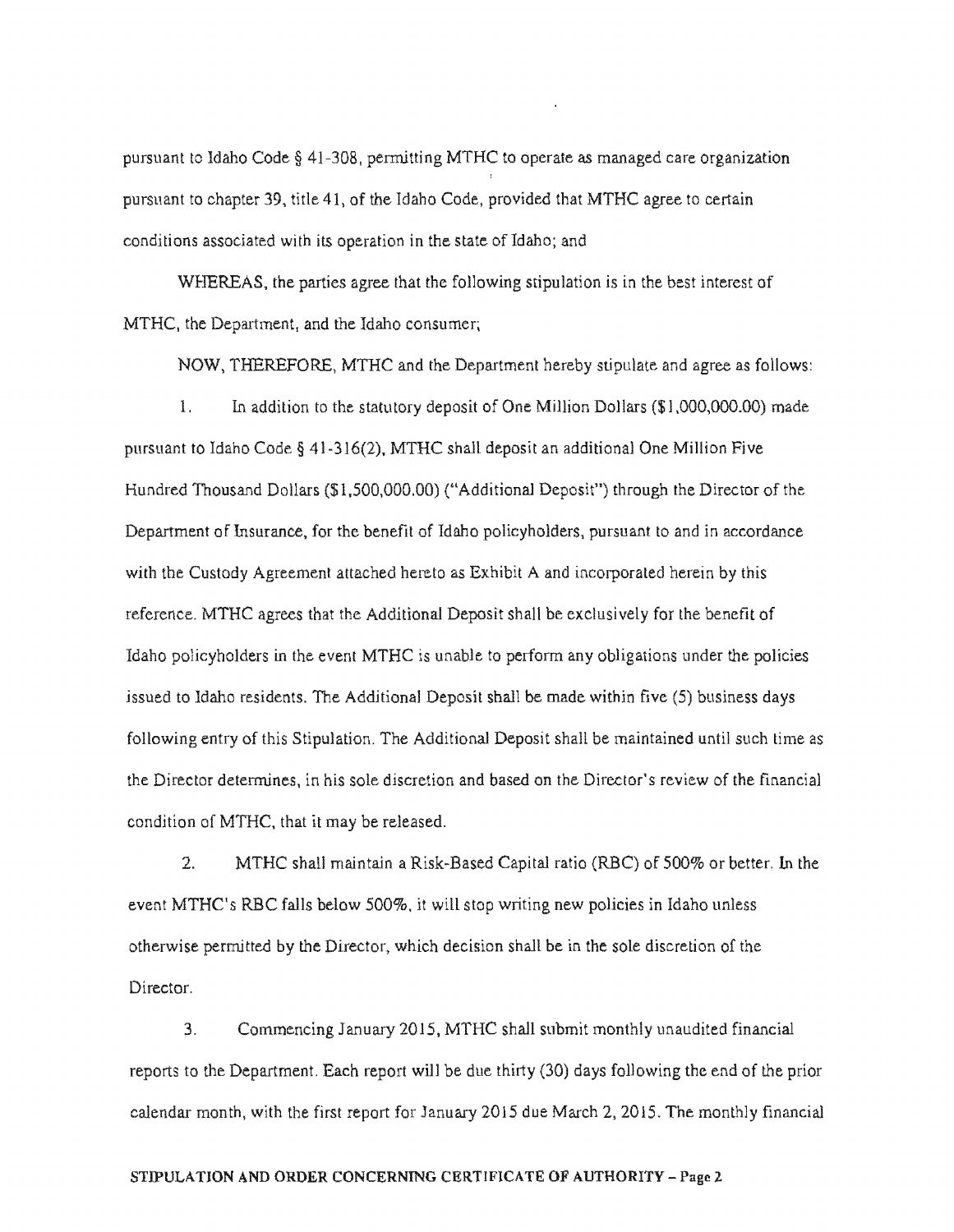reports shall consist of balance sheet, income statement, cash flow statement and enrollment counts and shall continue to be filed with the Department until such time as the Director, in his sole discretion, requires otherwise. All other statutory reports required under the Idaho Insurance Code shall continue to be filed on a timely basis.

4. The Department anticipates that the foregoing conditions shall remain in place and enforceable for five  $(5)$  years following issuance of the certificate of authority, but the Director may extend or shorten such timeframe in his sole discretion. MTHC may petition the Department for release of the conditions at any time, provided that such release shall be in the sole discretion of the Director.

5. If the Department determines, in its sole discretion, that any of the provisions of this Stipulation are violated following issuance of the anticipated certificate of authority, MTHC shall immediately cease writing any new business in Idaho and such violation shall constitute grounds to immediately suspend MTHC's certificate of authority without notice or an opportunity for hearing, and such violation shall serve as grounds to revoke MTHC's certificate of authority at the Department's option, but such revocation will only occur after notice and opportunity for hearing.

6. The parties agree that the terms of this Stipulation are appropriate and proper under the circumstances referenced herein and that they have entered into this Stipulation knowingly and voluntarily and with full knowledge of any rights they may be waiving thereby, and MTHC further waives it right to seek reconsideration and judicial review following entry of the attached order.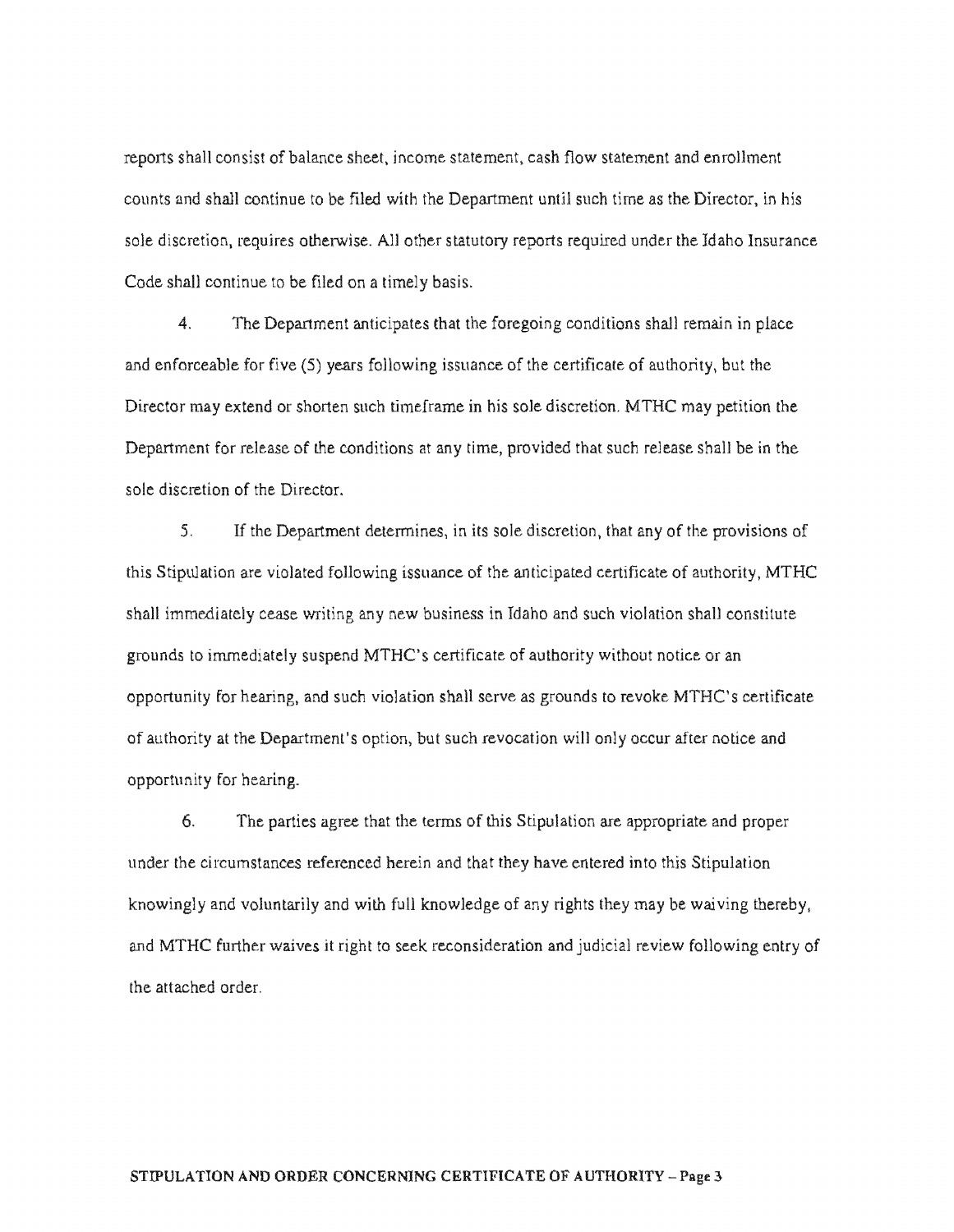AGREED THIS **10** day of June, 2014.

MONTANA HEALTH COOPERATIVE a Montana non-profit corporation

B<sub>v</sub> Name:  $err1$ Its:

DAHO DEPARTMENT OF INSURANCE<br>By: <u>Surgia Sull</u>

Bureau Chief / Chief Examiner Company Activities Bureau

### ORDER

IT IS HEREBY ORDERED, pursuant to rdaho Code §§ 41-210, 41-212 and 41-308, that

the foregoing StipuJation is approved and the conditions set forth therein adopted as a

requirement for the issuance of a certificate of authority to Montana Health Cooperative to

operate in Idaho as a managed care organization pursuant to chapter 39, title 41, Idaho Code.

DATED AND EFFECTIVE this **//**<sup>174</sup>/<sub>day</sub> of June, 2014.

STATE OF IDAHO DEPARTMENT OF INSUKANCE

WILLIAM W. DEAL Director